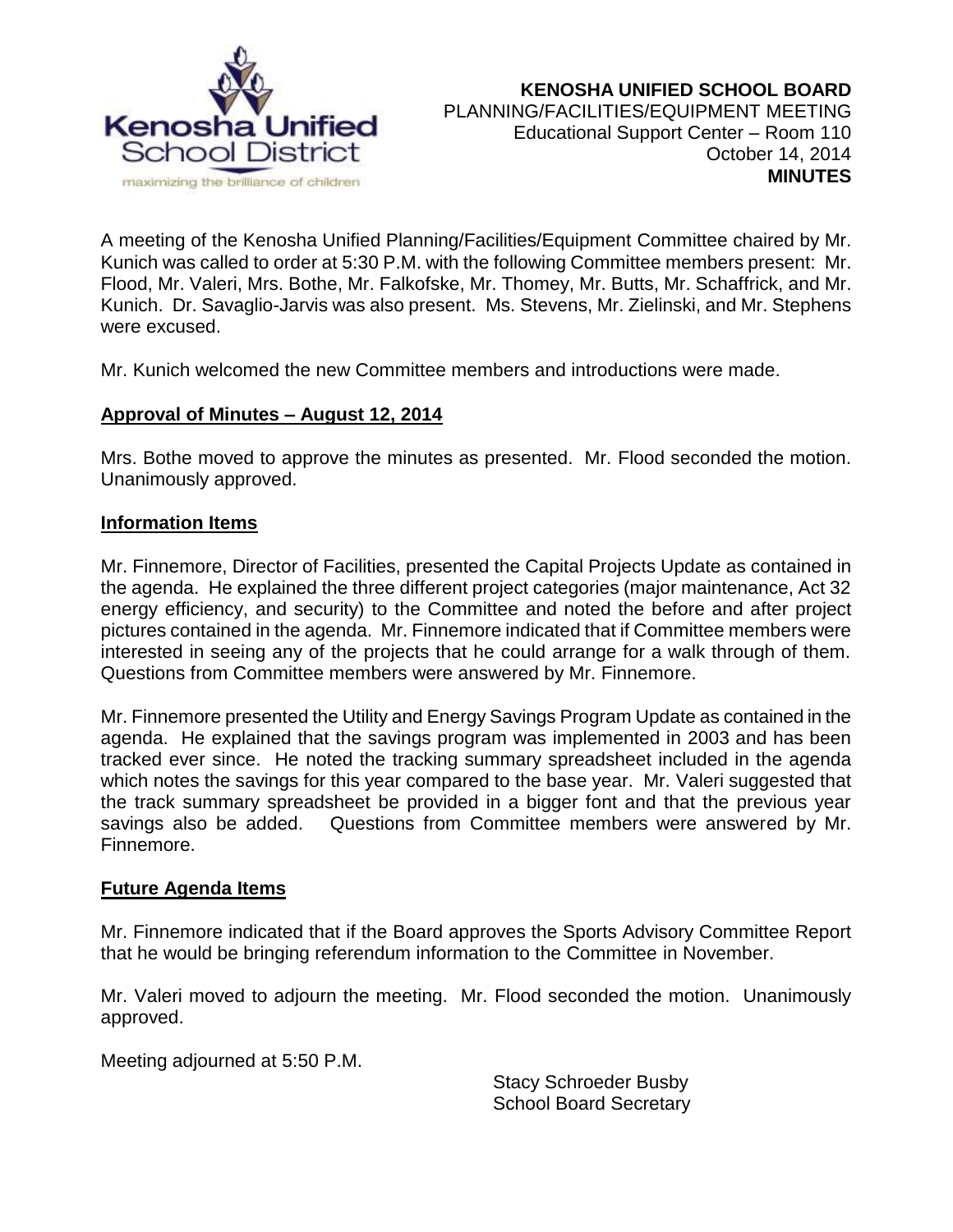

#### **KENOSHA UNIFIED SCHOOL BOARD** JOINT PLANNING/FACILITIES/EQUIPMENT AND AUDIT/BUDGET/FINANCE MEETING Educational Support Center – Room 110 October 14, 2014 **MINUTES**

A joint meeting of the Kenosha Unified Planning/Facilities/Equipment and Audit/Budget/Finance Committees chaired by Mr. Kunich was called to order at 5:50 P.M. with the following Committee members present: Mr. Flood, Mr. Valeri, Mrs. Bothe, Mr. Falkofske, Mr. Thomey, Mr. Butts, Mr. Schaffrick, Mr. Kent, Mr. Aceto, Mr. Holdorf, Mr. Battle, Mr. Castle, and Mr. Kunich. Dr. Savaglio-Jarvis was also present. Ms. Stevens, Mr. Zielinski, Mr. Stephens, Mr. Wade, Mr. Bryan, and Mrs. Marcich were excused. Mrs. Dawson and Ms. London were absent.

Mr. Kunich welcomed the new Committee members and introductions were made.

# **Sports Advisory Committee Report**

Mr. Finnemore, Director of Facilities, presented the Sports Advisory Committee Report. He gave the background of the 2000 Sports Advisory Committee, an update of outdoor athletic improvements done since the 2000 Sports Advisory Committee, an update of the work done by the 2014 Sports Advisory Committee, the proposed plans and cost estimates recommended by the 2014 Sports Advisory Committee, and the proposed timeline for the recommended 2015 referendum as contained in the agenda. Mr. Finnemore and Mr. Steven Knecht, Coordinator of Athletics/Physical Education, answered questions from Committee members.

Mr. Valeri moved to forward the Sports Advisory Committee Report to the full Board for consideration. Mr. Falkofske seconded the motion. Unanimously approved.

#### **Future Agenda Items**

Mr. Finnemore indicated that if the Board approves the Sports Advisory Committee Report that he would be bringing referendum information to the Committee in November.

Mr. Falkofske moved to adjourn the meeting. Mr. Valeri seconded the motion. Unanimously approved.

Meeting adjourned at 6:25 P.M.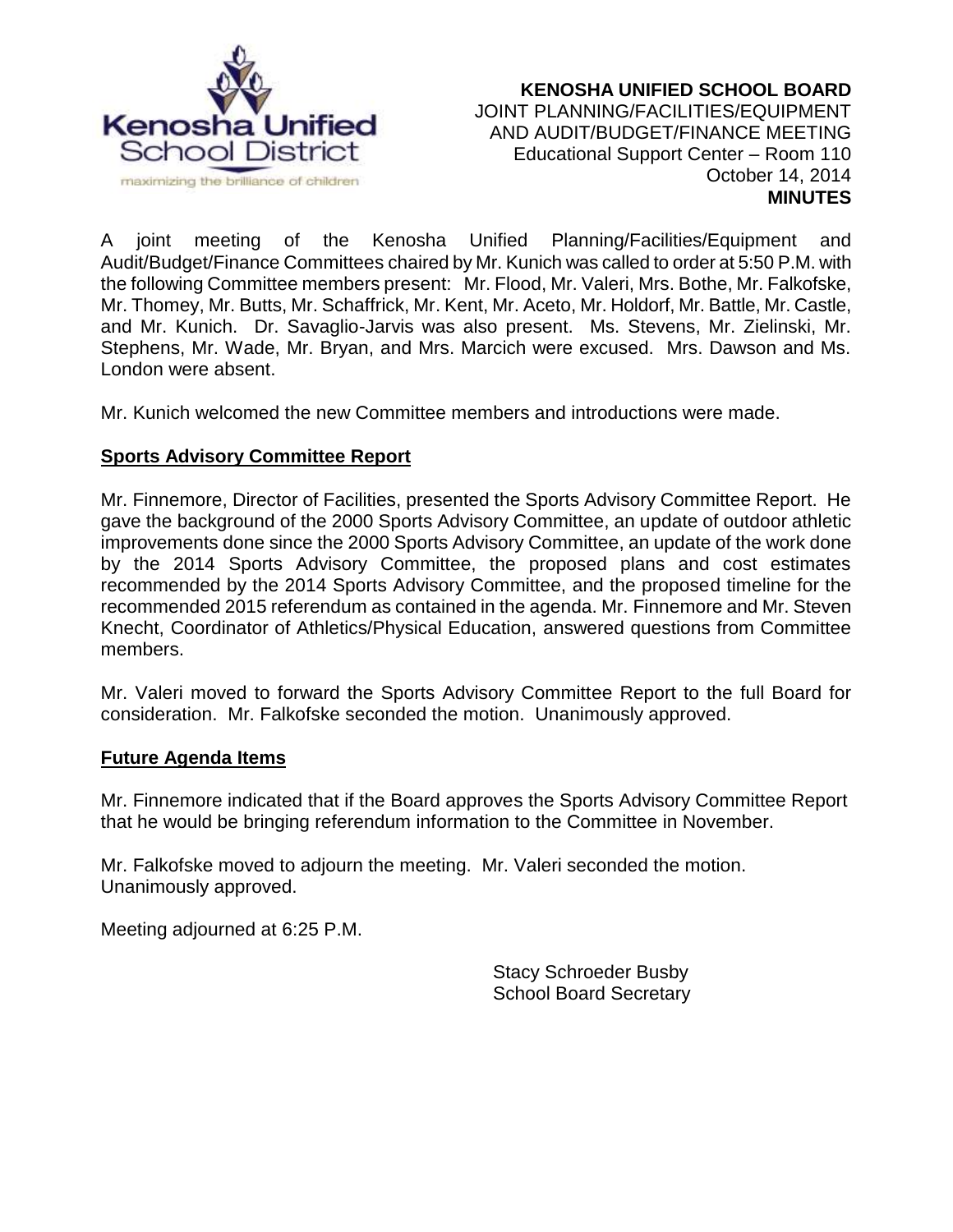

A meeting of the Kenosha Unified Audit/Budget/Finance Committee chaired by Mr. Flood was called to order at 6:29 P.M. with the following Committee members present: Mr. Kent, Mr. Aceto, Mr. Holdorf, Mr. Battle, Mr. Castle, and Mr. Flood. Dr. Savaglio-Jarvis was also present. Mr. Wade, Mr. Bryan, and Mrs. Marcich were excused. Mrs. Dawson and Ms. London were absent.

# **Approval of Minutes – September 9, 2014**

Mr. Kent moved to approve the minutes as contained in the agenda. Mr. Flood seconded the motion. Unanimously approved.

# **2013-14 Budget Carryovers to the 2014-15 Budget**

Mr. Tarik Hamdan, Interim Chief Financial Officer, presented the 2013-14 Budget Carryover to the 2014-15 Budget. He noted the elimination of site budget carryovers since the 2002-2003 budget year but indicated that there have traditionally been exceptions made for the carryover relating to donations and/or mini grants and charter schools. He indicated that this year there are two site requested carryovers. The first request is in the amount of \$1,074,256 related to the new math curriculum adoption authorized during the 2013-14 budget year but processed after the fiscal year was closed and therefore recorded as 2014-15 expenditures. The other request is in the amount of \$23,150 related to ACT Explore preparation services provided by Sylvan Learning Center and due to a late arriving invoice. Mr. Hamdan answered questions from Committee members.

Mr. Battle moved to forward the 2013-14 Budget Carryovers to the 2014-15 Budget to the full Board for approval. Mr. Holdorf seconded the motion. Unanimously approved.

#### **Information Items**

Mr. Hamdan presented the Monthly Financial Statements as contained in the agenda. He noted that the financial statements for the month of August are unique as the budget numbers are preliminary and would change once state aid numbers, enrollment numbers, and staffing numbers were verified. He also noted that there was not a teacher payroll in the month of August. There were no questions from the Committee members.

### **Future Agenda Items**

Mr. Hamdan indicated that he would have the Financial Audit Report for the Committee in November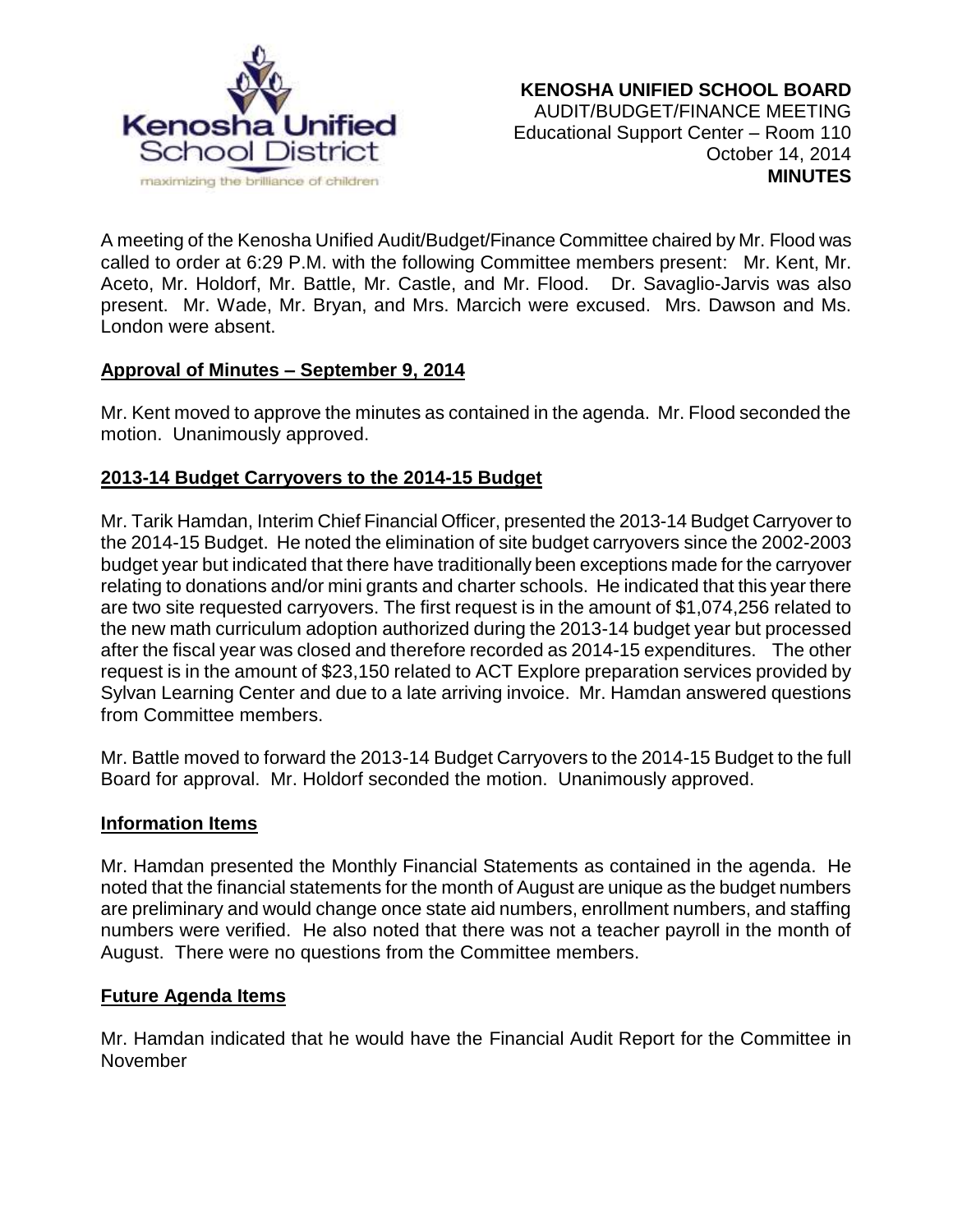Mr. Holdorf moved to adjourn the meeting. Mr. Kent seconded the motion. Unanimously approved.

Meeting adjourned at 6:36 P.M.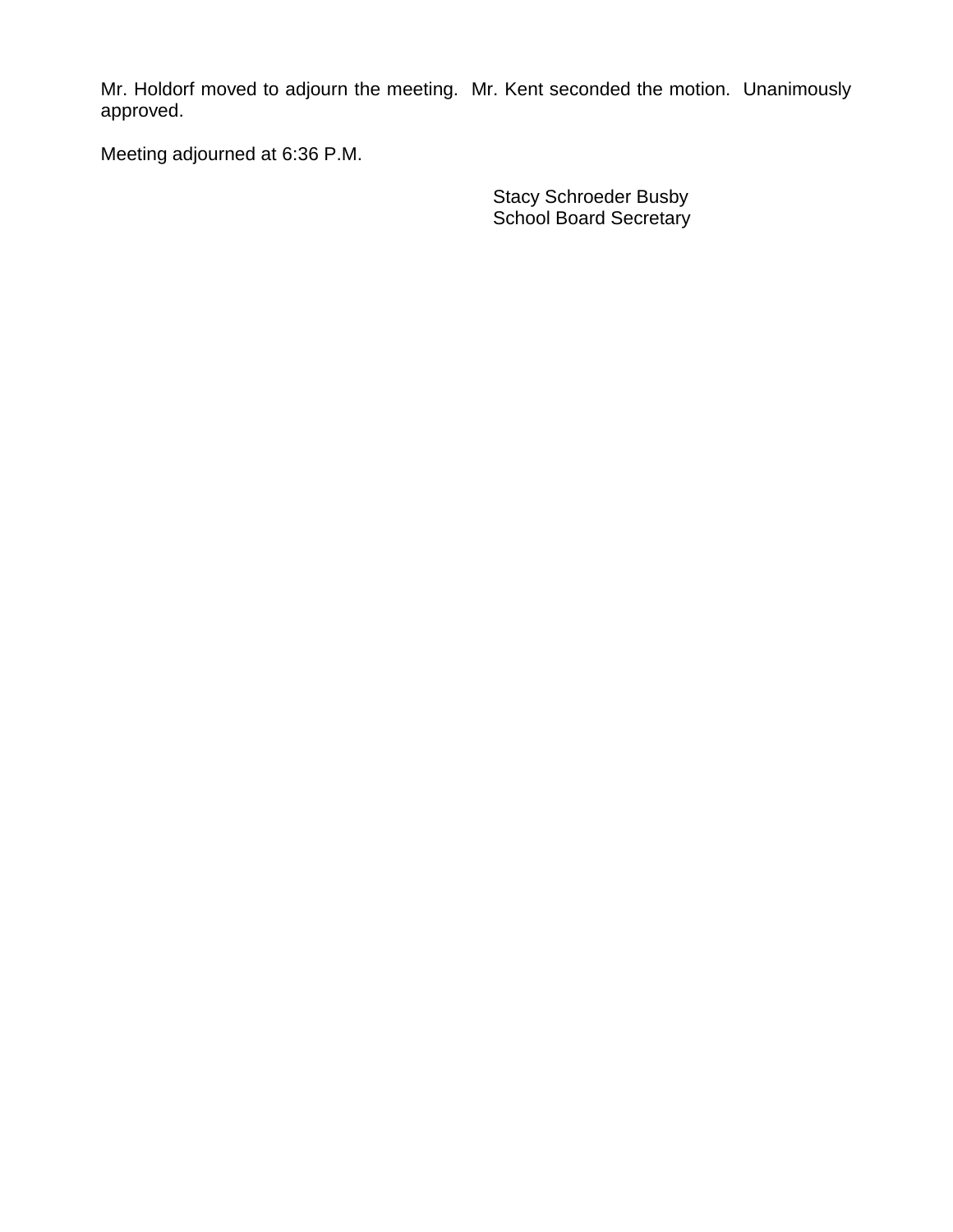

#### **KENOSHA UNIFIED SCHOOL BOARD** JOINT AUDIT/BUDGET/FINANCE AND PERSONNEL/POLICY MEETING Educational Support Center – Room 110 October 14, 2014 **MINUTES**

A joint meeting of the Kenosha Unified Audit/Budget/Finance and Personnel/Policy Committees chaired by Mr. Kunich was called to order at 6:42 P.M. with the following Committee members present: Mr. Flood, Mr. Kent, Mr. Aceto, Mr. Holdorf, Mr. Battle, Mr. Castle, Mrs. Morrison, Mrs. Coleman, and Mr. Kunich. Dr. Savaglio-Jarvis was also present. Mrs. Hamilton and Mrs. Stephens arrived later. Mr. Wade, Mr. Bryan, Mrs. Snyder, Mrs. Marcich, and Mrs. Burns were excused. Mrs. Dawson, Ms. London, Mrs. Butler, Mrs. Dahl, Mr. Riley, and Ms. Connor were absent.

### **Official Third Friday Enrollment Report**

Mr. Kristopher Keckler, Executive Director of Information Systems, Data Management & Evaluation, presented the Official Third Friday Enrollment Report as contained in the agenda. He noted a District-wide enrollment decrease from 22,676 students in 2013-14 to 22,474 students in 2014-15. The decrease was expected in part as the Kenosha community had 209 fewer births in 2010 when compared to 2009. The District reported a decrease of -445 students in the elementary schools (mainly due to the KTEC expansion (grades PK-5) to a second campus), a middle school enrollment decrease of -121 students, and a high school enrollment increase of +111 students.

Mrs. Hamilton arrived at 6:51 P.M.

Mrs. Stephens arrived at 6:52 P.M.

Mr. Keckler distributed and presented Appendix 1, Appendix 2, and Appendix 3 of the report. He noted that the information in the appendices was not available for the agenda print deadline. Appendix 1 contained the official enrollment for school year 2014-15, Appendix 2 contained the total enrollment by school, and Appendix 3 contained class size averages by school. Mr. Keckler answered questions from Committee members.

Mr. Flood moved to forward the Official Third Friday Enrollment Report to the full Board for consideration. Mr. Battle seconded the motion. Unanimously approved.

### **Future Agenda Items**

No future agenda items were noted.

Mr. Holdorf moved to adjourn the meeting. Mrs. Stephens seconded the motion. Unanimously approved.

Meeting adjourned at 7:03 P.M.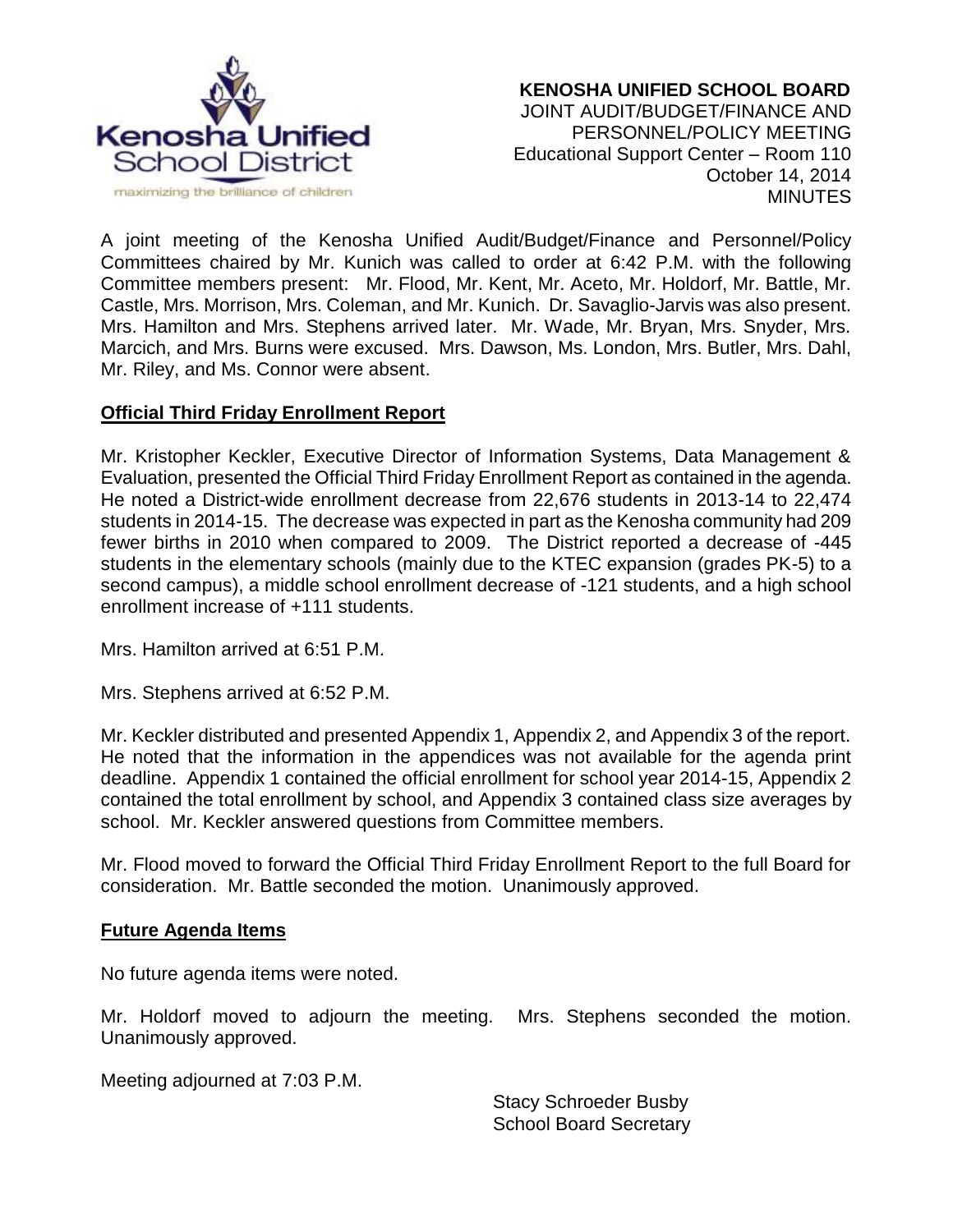

A meeting of the Kenosha Unified Personnel/Policy Committee chaired by Mr. Kunich was called to order at 7:10 P.M. with the following Committee members present: Mrs. Hamilton, Mrs. Morrison, Mrs. Stephens, Mrs. Coleman, and Mr. Kunich. Dr. Savaglio-Jarvis was also present. Mr. Bryan, Mrs. Snyder, and Mrs. Burns were excused. Mrs. Butler, Mrs. Dahl, Mr. Riley, and Ms. Connor were absent.

Mr. Kunich noted that a quorum was not present; therefore, no action on items would be taken and that necessary items would be moved forward to the full Board for consideration.

### **Approval of Minutes – September 9, 2014 Personnel/Policy and September 9, 2014 Joint Personnel/Policy and Curriculum/Program**

No action was taken due to a quorum not being present. This item will be brought back next month for action.

# **School Board Policy 5433 – Tobacco Use by Students**

Dr. Savaglio-Jarvis presented School Board Policy 5433 – Tobacco Use by Students. She indicated that at the September Committee meeting, school board member Carl Bryan requested a review of the policy to add "electronic cigarettes". After reviewing the policy and consulting with Mr. Bryan, the policy was revised to add "electronic cigarettes" along with the addition of three definitions for the purpose of the policy.

There were no questions from Committee members.

No action was taken due to a quorum not being present. This item will be forwarded to the full Board for consideration.

### **School Board Policy 6210 – School Day/Year/Calendar**

Mr. Kristopher Keckler, Executive Director of Information Systems, Data Management & Evaluation, presented School Board Policy 6210 – School Day/Year/Calendar. He indicated that Act 257 was approved in April, 2014 which removed the traditional 180-day minimum instructional day requirement; therefore, the policy was revised to reflect that change. The historical minute requirement was not changed. He also noted the change of language pertaining to the approval of the school calendar from annually to at least 16 months prior to the start of the respective school year to allow for adequate planning and preparation. Mr. Keckler answered questions from Committee members.

No action was taken due to a quorum not being present. This item will be forwarded to the full Board for consideration.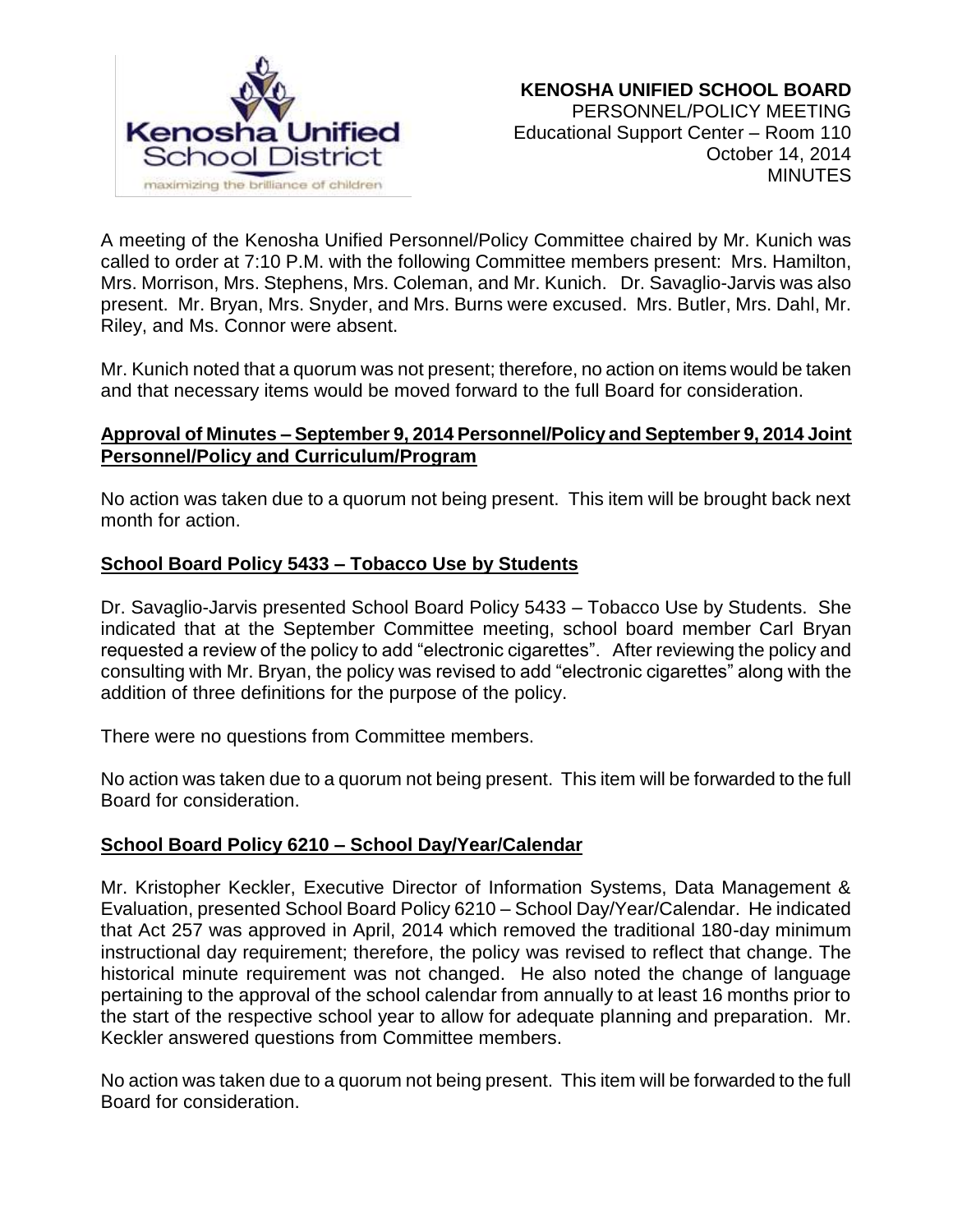# **Information Items**

There were no questions or comments on the Recommendations Concerning Appointments, Leaves of Absence, Retirements, and Resignations.

## **Future Agenda Items**

No future agenda items were noted.

Meeting adjourned at 7:19 P.M.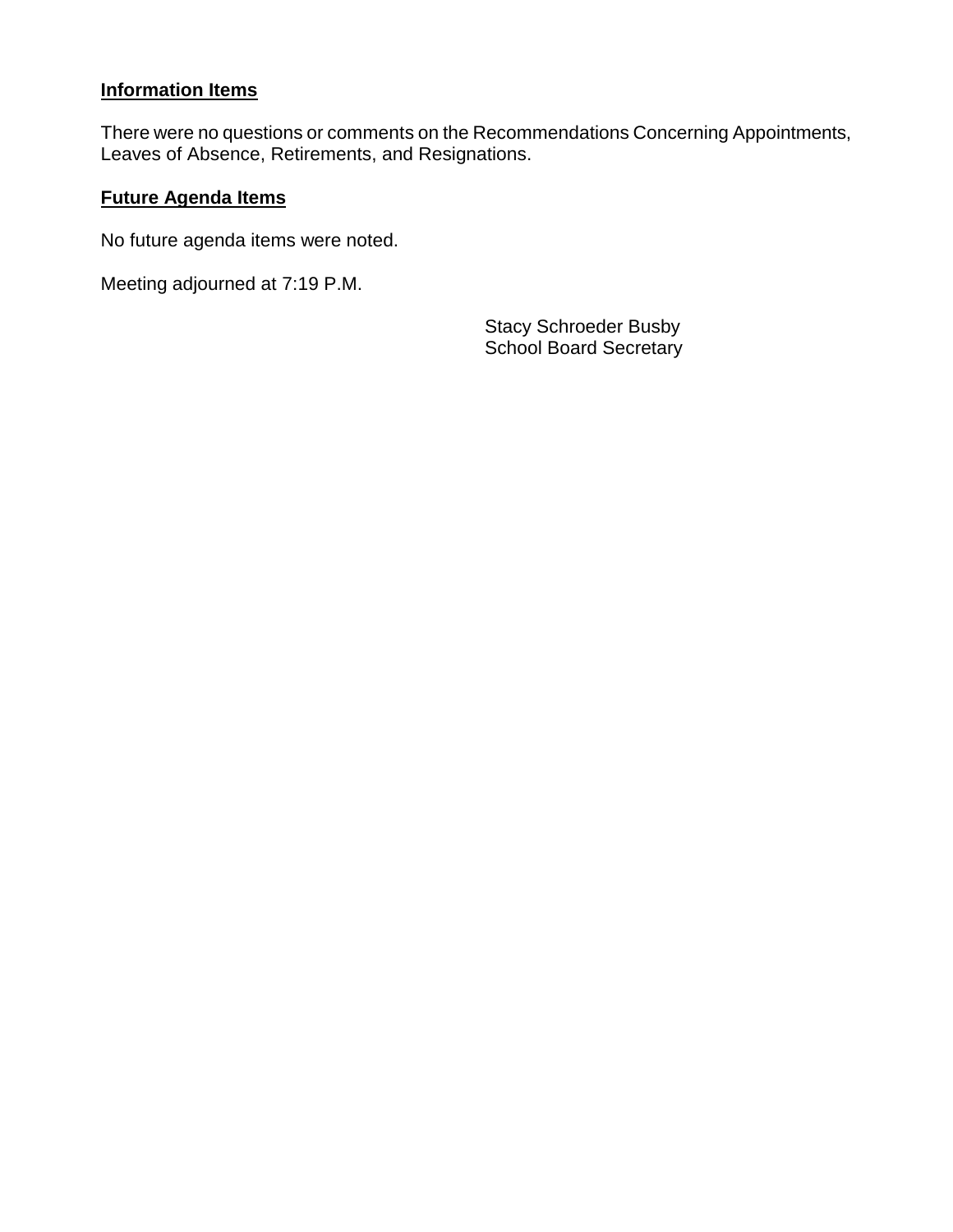

A meeting of the Kenosha Unified Curriculum/Program Committee chaired by Mrs. Coleman was called to order at 7:23 P.M. with the following Committee members present: Mrs. Daghfal, Mrs. Karabetsos, Mrs. Kenefick, Mrs. Santoro, Mrs. Renish-Ratelis, Mrs. Wickersheim, Mr. Wojciechowicz, and Mrs. Coleman. Dr. Savaglio-Jarvis was also present. Mr. Belotti arrived later. Mrs. Snyder, Ms. Stevens, and Mr. Wade were excused.

Mrs. Coleman welcomed the new Committee members and introductions were made.

### **Approval of Minutes – September 9, 2014 Joint Personnel/Policy and Curriculum/Program and September 9, 2014 Curriculum/Program**

Mrs. Daghfal moved to approve the minutes as presented. Mrs. Kenefick seconded the motion. Unanimously approved.

#### **Information Item**

Mrs. Julie Housaman, Interim Assistant Superintendent of Teaching and Learning, indicated that the Advanced Placement (AP) Update was being provided for informational purposes only and that the report is being presented to summarize the past year's performance and the next steps of the program.

Mr. Belotti arrived at 7:29 P.M.

Mrs. Housaman introduced Mr. David Tuttle, Coordinator of Talent Development, and he provided Committee members with an update on the AP Program. He indicated the cost of an AP examination for parents will increase by \$2 this year to \$91. College Board provides districts with a reduced rate of \$61 per examination for students that qualify for the fee reduction. The District is also provided with a \$9 rebate per examination to help offset the costs of proctors, testing site rentals, test materials and supplies, and other associated costs. That is a \$1 increase for the upcoming year. He noted that the number of students taking the AP examination continues to grow. This past year (2013-2014), 1,238 examinations were administered to 714 students. The percentage of students taking examinations of those enrolled was 63.7 percent. Students passed 743 of the 1,238 exams taken in May 2014, receiving a score of 3, 4, or 5 which was an increase of 50 exams from the previous year. The percentage of students passing the examination also increased (from 56.4% in 2013) to 60.1%. He explained that work continues to increase the number of AP teachers in each building. For the 2014-15 school year, there are 63 AP teachers, of which 9 are new to teaching AP courses. It is the expectation that all new AP teachers attend the weeklong AP Summer Institute in their content area prior to teaching the AP course. All AP teachers will be expected to participate in an AP Fall Workshop, when available, to learn of changes in the program, to network with other AP teachers in their field, and to have discussions on best practices in an AP classroom. Mr. Tuttle answered questions from Committee members.